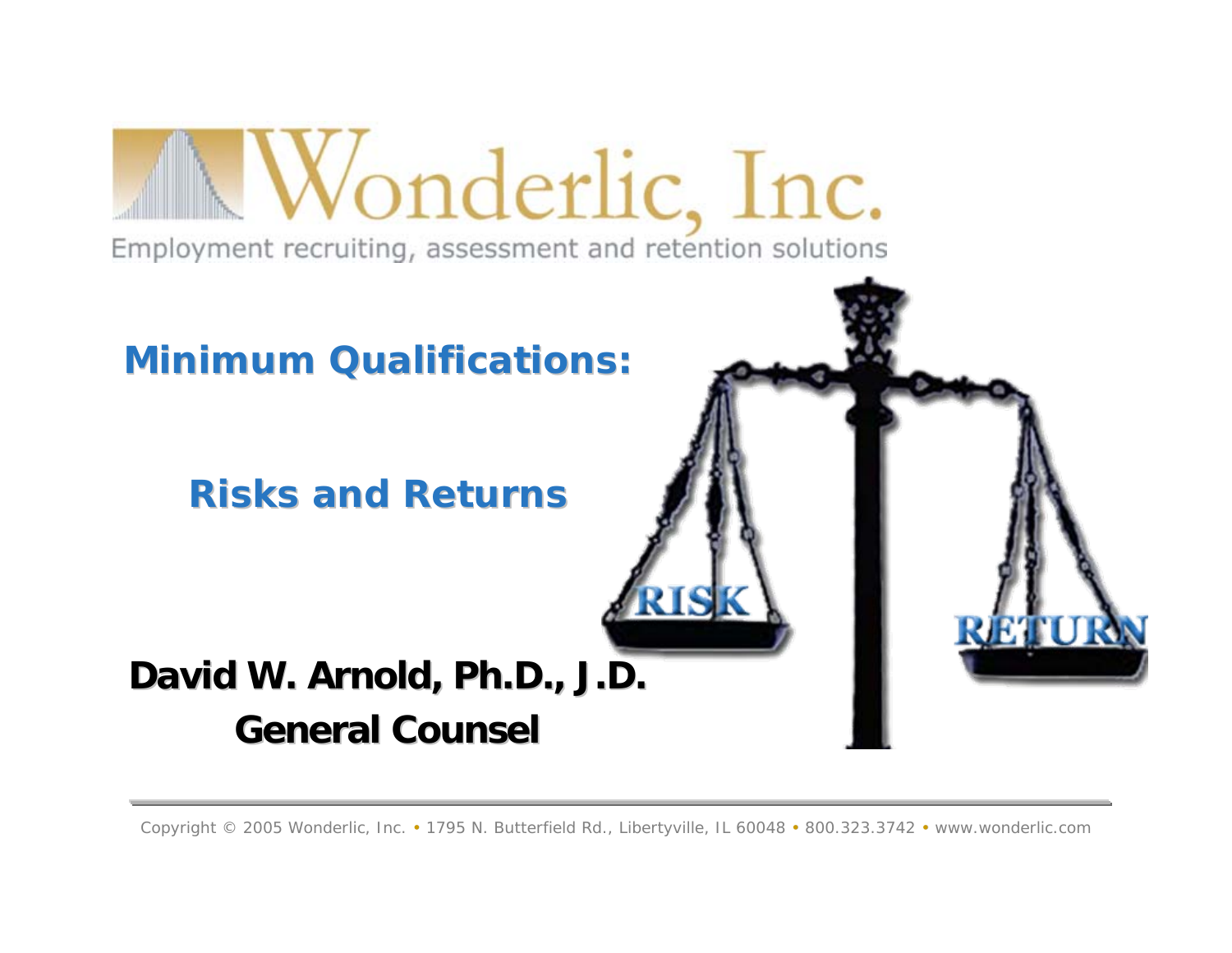

## **Introduction and Overview Introduction and Overview**

- A. Definitions
- **B.** Intent of Use
- C. Utility of Use Case Study
- **D. Minimum Qualifications Issues**
- E. Obvious
- F. Case Law

#### G. Recommendations and Conclusions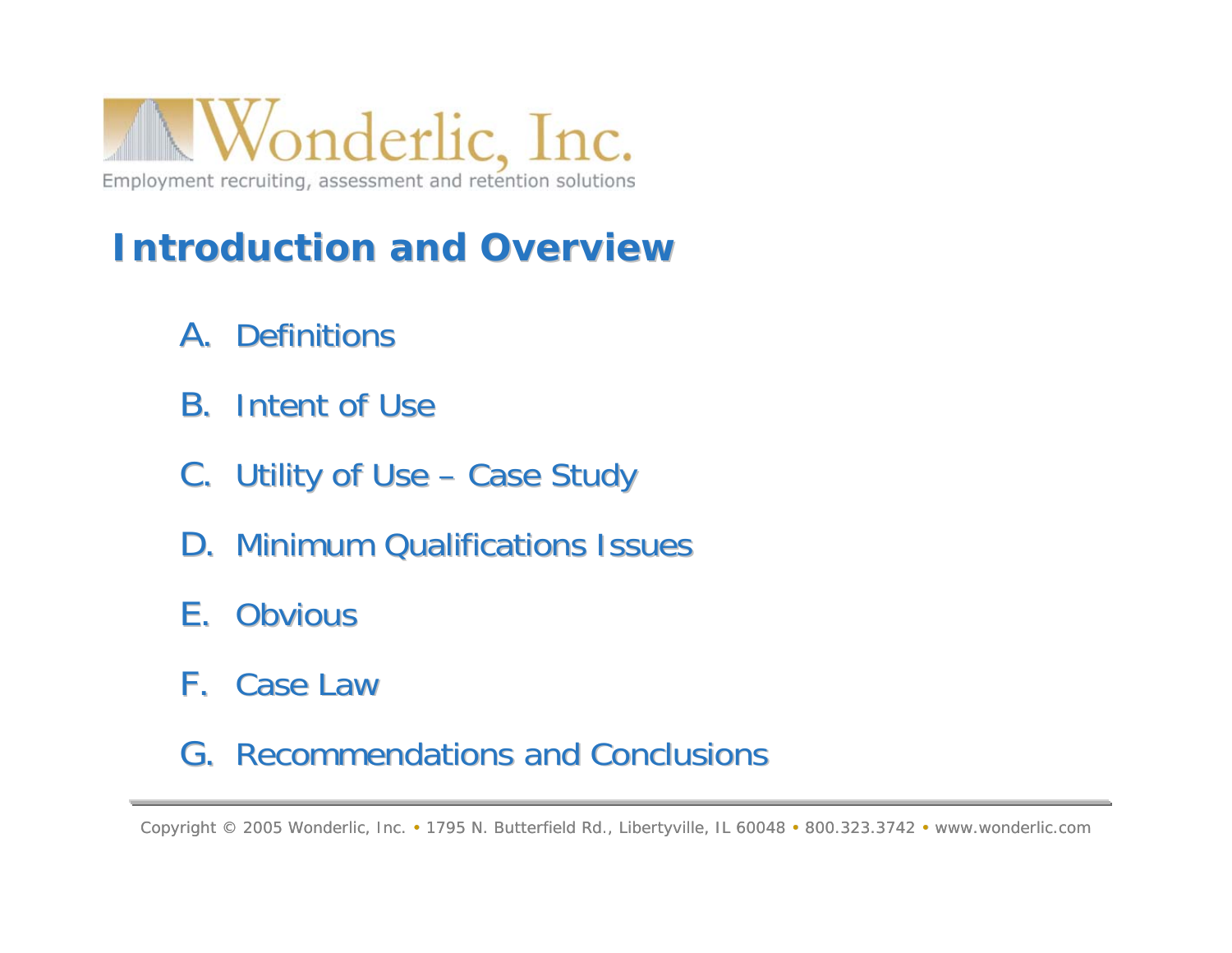

### **A.** Definition - Minimum Qualification

A qualification needed to perform the job at a minimum level. A qualification needed to perform the job at a minimum level.





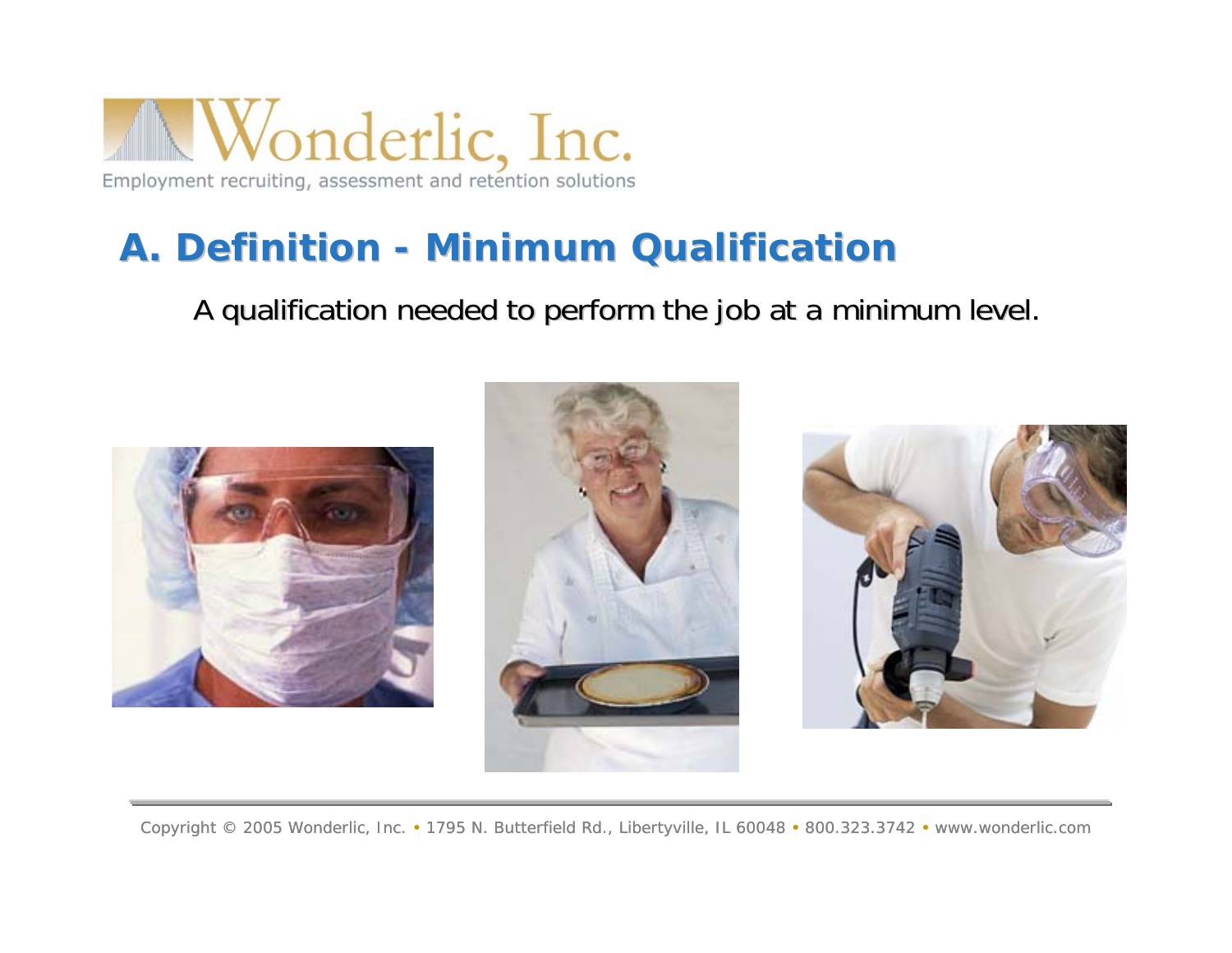

### **B. Intent of Use - Minimum Qualifications**

- Don't waste applicant's time
- Don't waste employer's time
- Shrink applicant pool Shrink applicant pool
- $\leftrightarrow$  Allow employer to focus on competitive candidates exclusively
- Save employer \$\$\$ Save employer \$\$\$
- $\triangleleft$  Decrease time to fill jobs

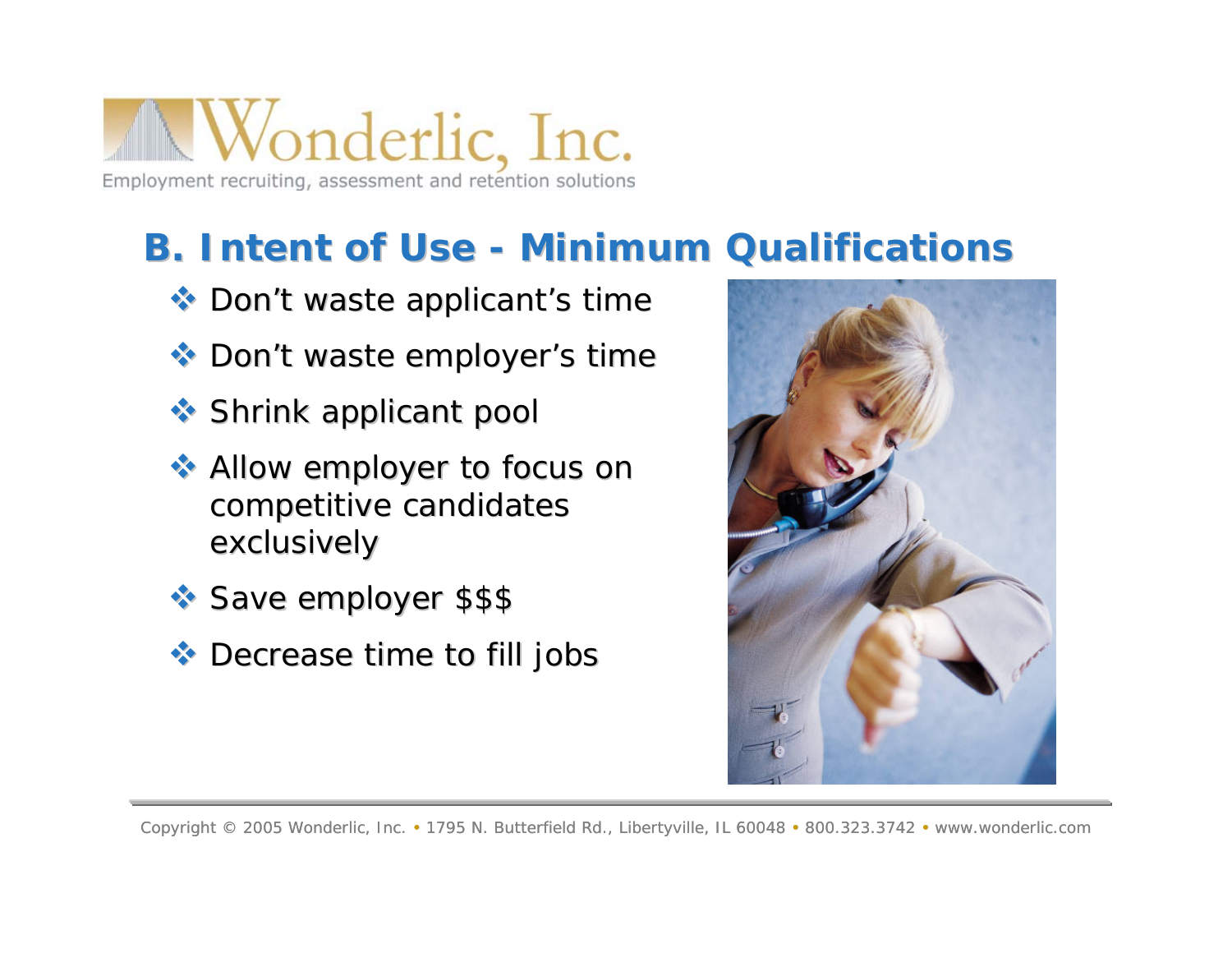#### **Minimum Qualifications Minimum Qualifications**

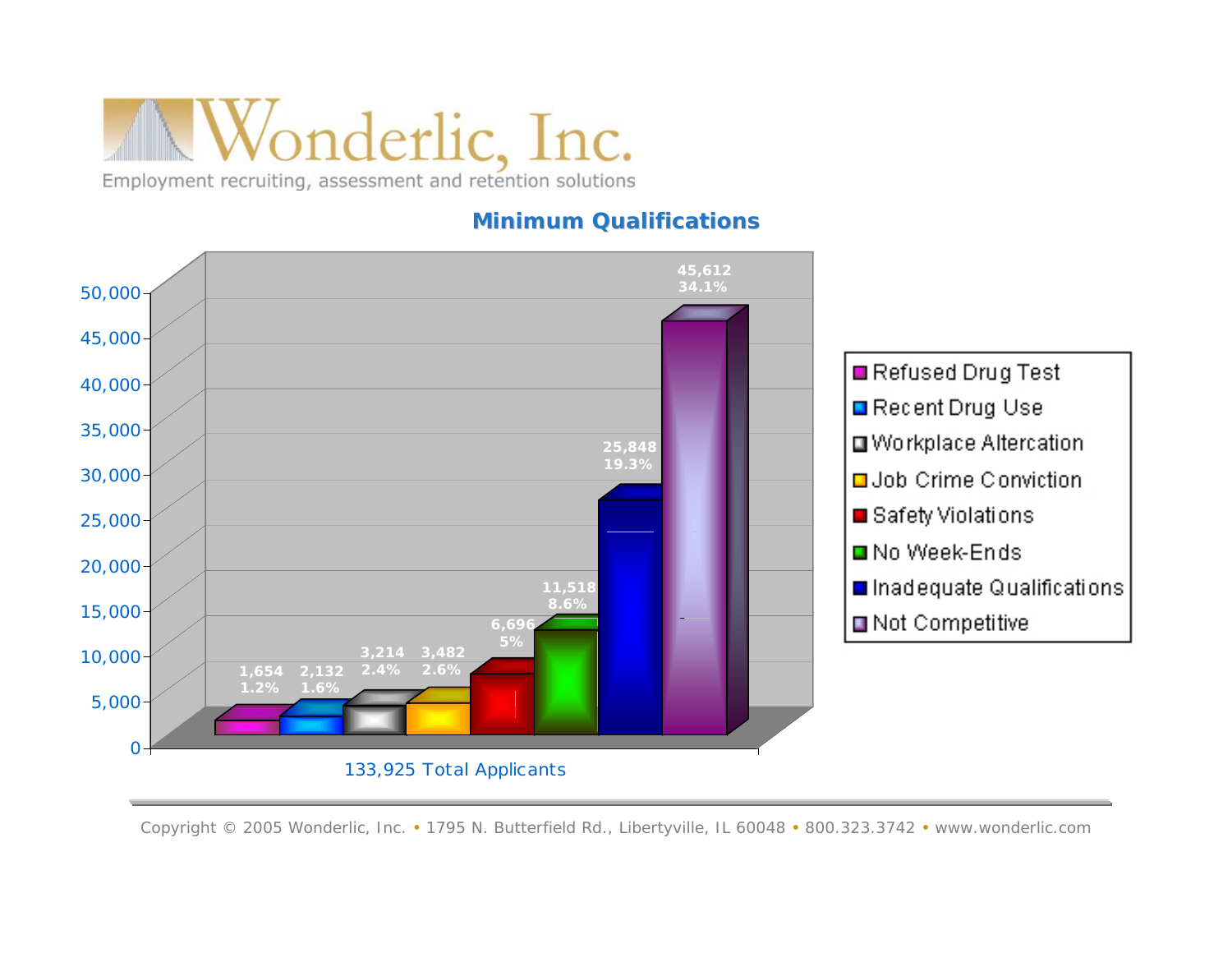

### **D. Issues Associated with Minimum Qualifications Issues Associated with Minimum Qualifications**

- What is the actual benefit? What is the actual benefit?
- $\leftrightarrow$  Will they have a disparate impact?
- \* Are they job-related?
- $\leftrightarrow$  Are they perceived as a form of intentional discrimination?
- $\bullet$  Do they alter the applicant pool?

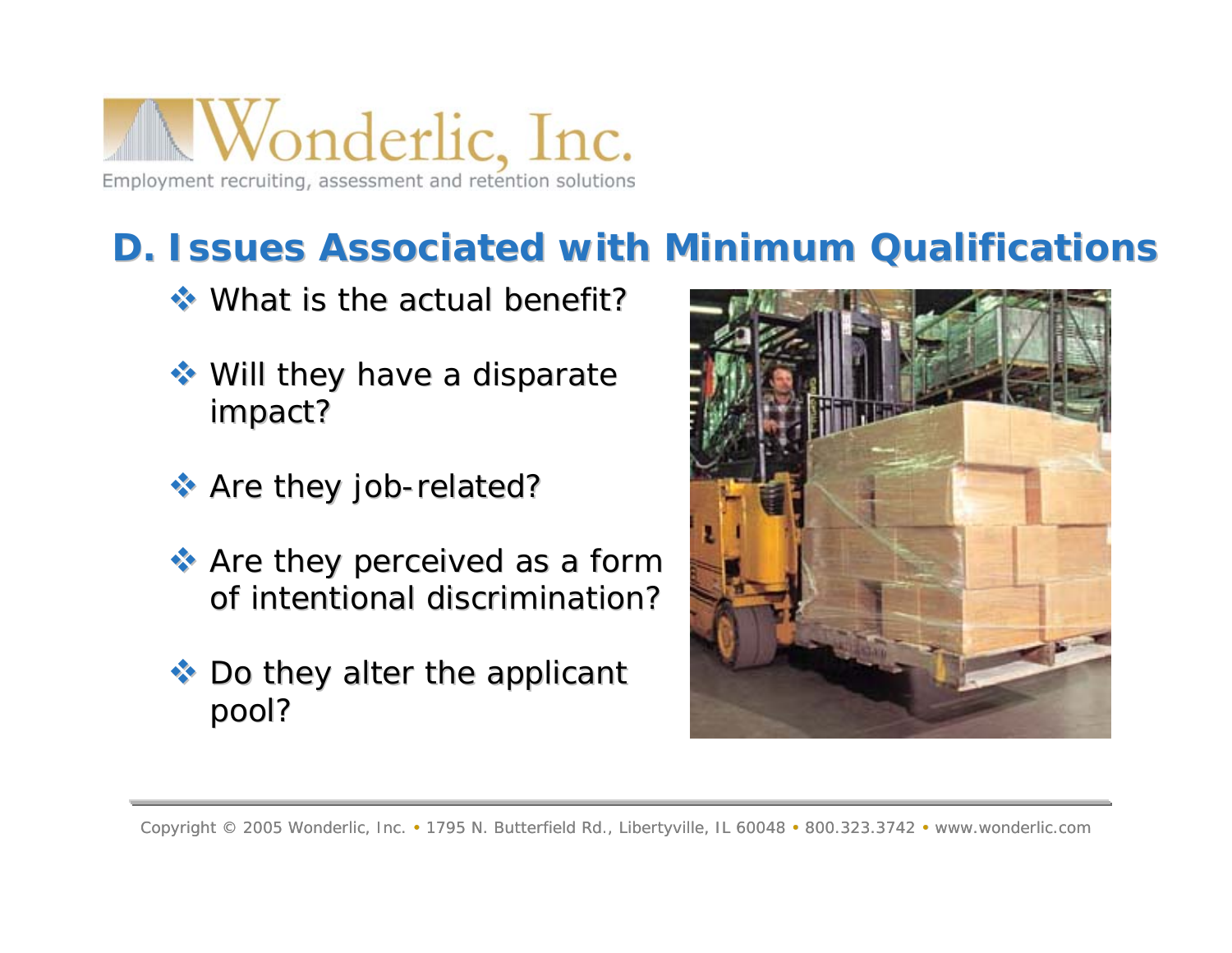

### **E. The Obvious The Obvious**

- Job Analysis is imperative. Job Analysis is imperative.
- $\leftrightarrow$  Minimum qualifications depend on the job!!
- $\leftrightarrow$  How would you rate the following in general?
	- **High School Diploma**
	- **Bachelor's Degree Bachelor's**
	- **Law License**
	- **Coursework in** Accounting, Financial Analysis and Investments Analysis and Investments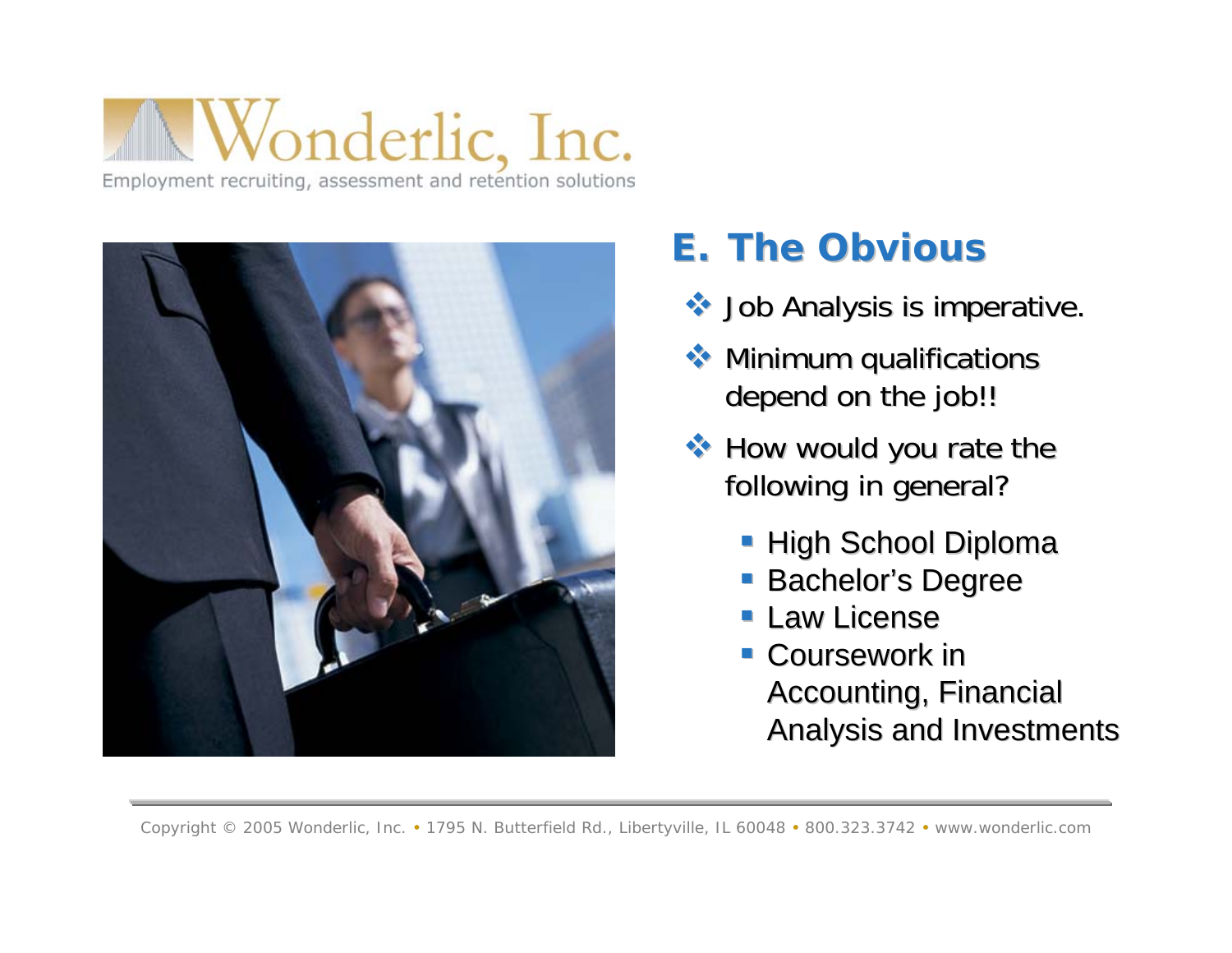

### **E. The Obvious cont...**

- Commercial Driver's License
- **↑ 15 years of computer** programming experience
- Experience in management Experience in management
- $\cdot$  Between 5'2" and 6'6"
- $\leftrightarrow$  Must be a woman or a man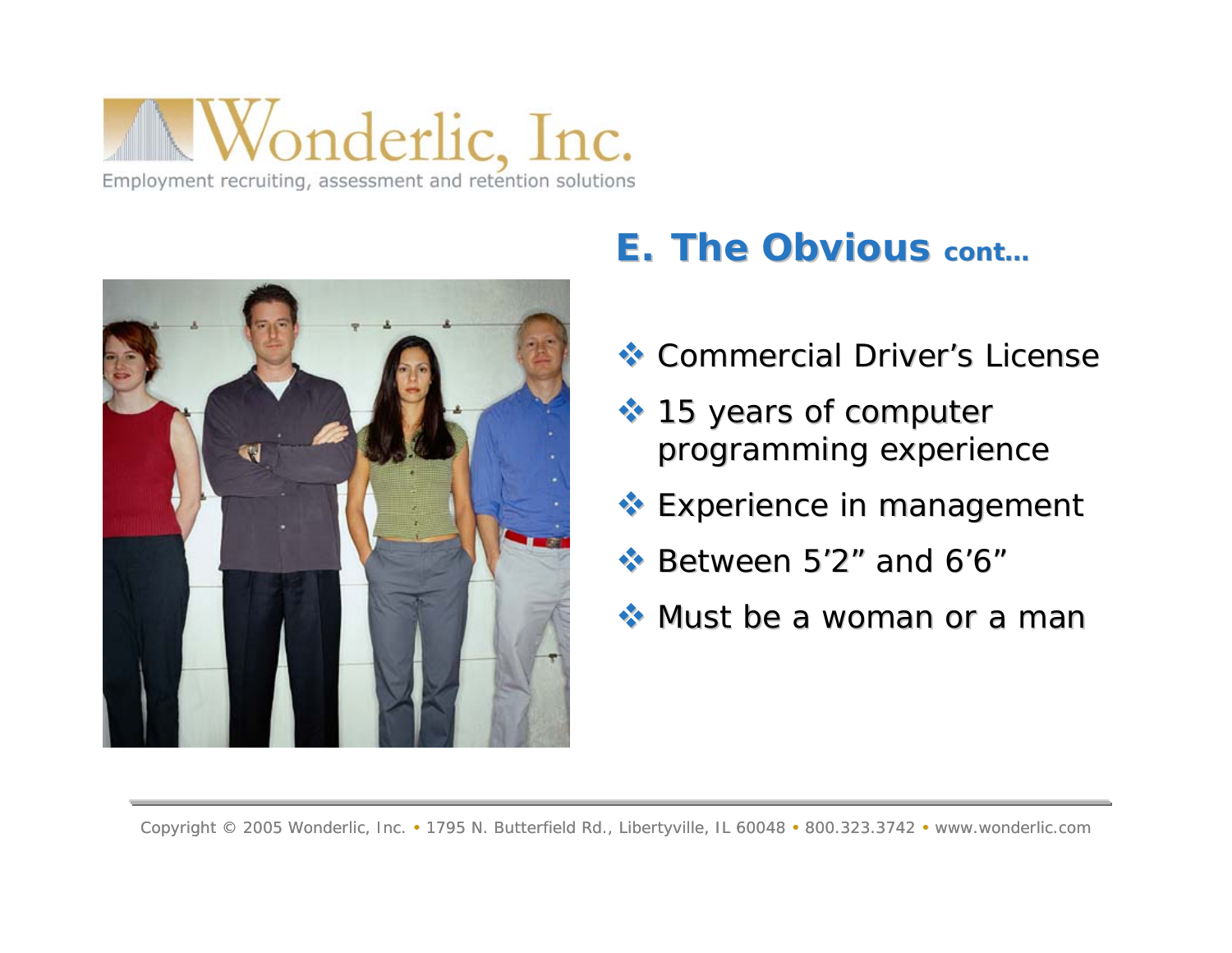### **F. Case Law Case Law**

**Griggs v. Duke Power Co.,** 401 U.S. 424 (1971). Minimum Qualification: High School Diploma Disparate impact based on race

 $\cdot$  *Dothard v. Rawlinson* 433 U.S. 321 (1977) 433 U.S. 321 (1977). Minimum Qualification: Height and Weight Disparate impact based on sex

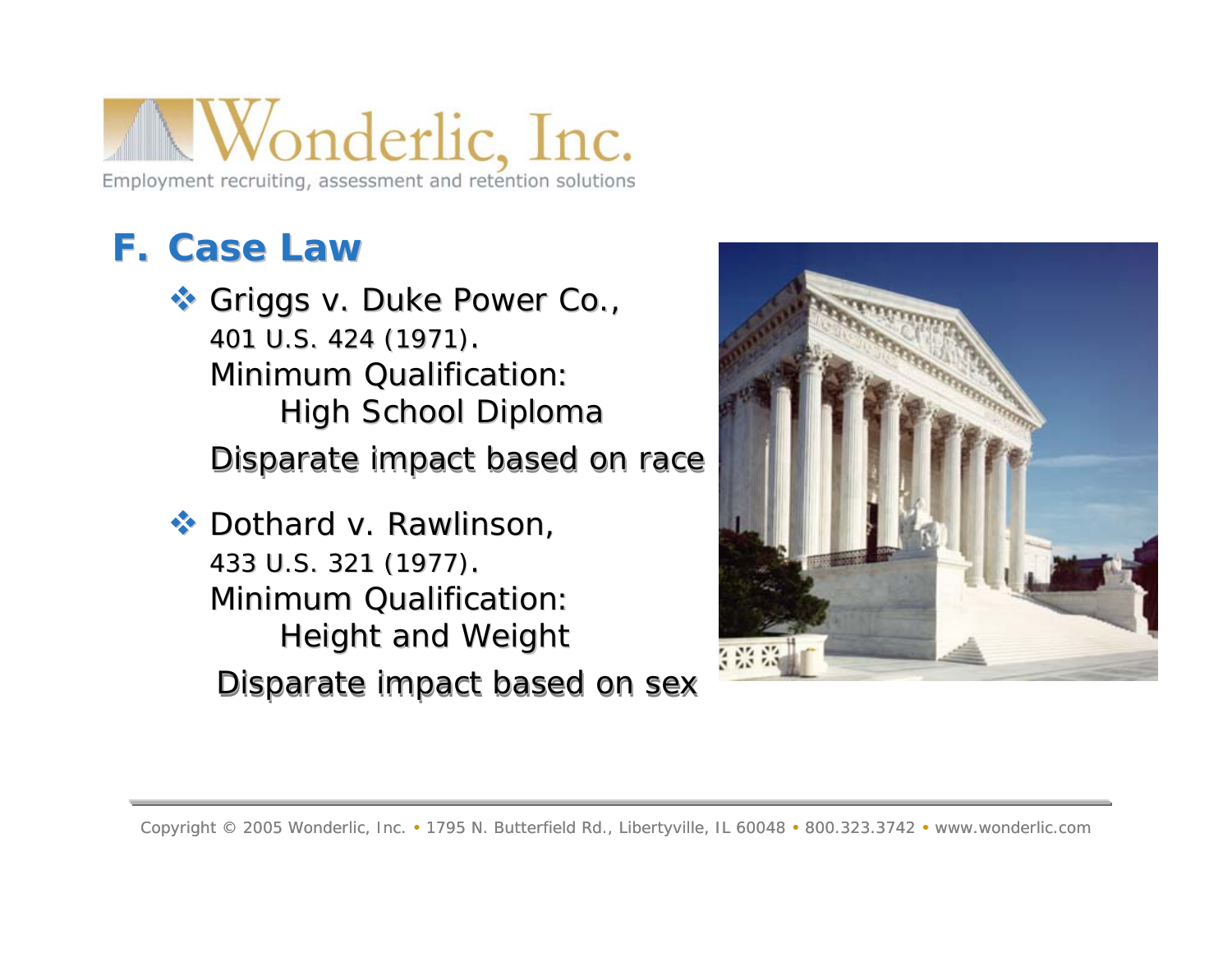### **F. Case Law Case Law cont…**

 *Boyd v. Ozark Airlines, Inc., Boyd v. Ozark Airlines, Inc.,* 568 F2d 50 (8th Cir. 1977) 568 F2d 50 (8th Cir. 1977). Minimum Qualification: Height

Disparate impact based on sex

 *Richardson v. Lamar County Richardson v. Lamar County Board of Education Board of Education*, 729 F. Supp 729 F. Supp 806 (M.D. Ala. 1989). **Minimum Qualification:** Alabama Initial Teacher Certification Test

Disparate impact based on race



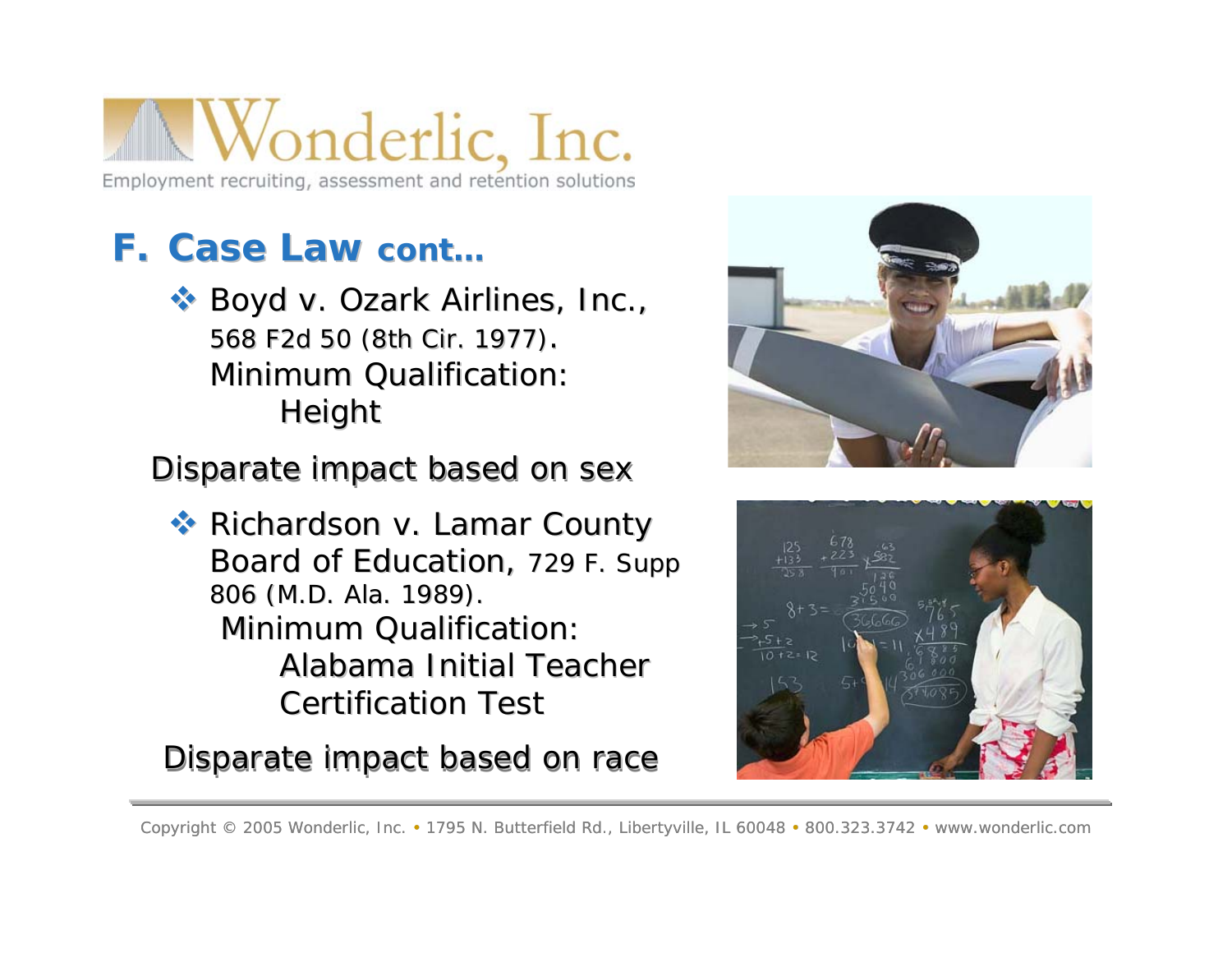### **F. Case Law Case Law cont…**

 *Grant v. Bethlehem Steel Grant v. Bethlehem Steel*, 635 F2d 1018 (2d Cir. 1980) 635 F2d 1018 (2d Cir. 1980) Disparate impact based on race Minimum Qualification: Prior Supervisory

**Experience** 

#### Disparate impact based on sex

 *Walker v. Jefferson County Walker v. Jefferson County Home,* 726 F2d 1554 (11th Cir. 1984). Minimum Qualification: Prior Supervisory **Experience** 



#### Disparate impact based on race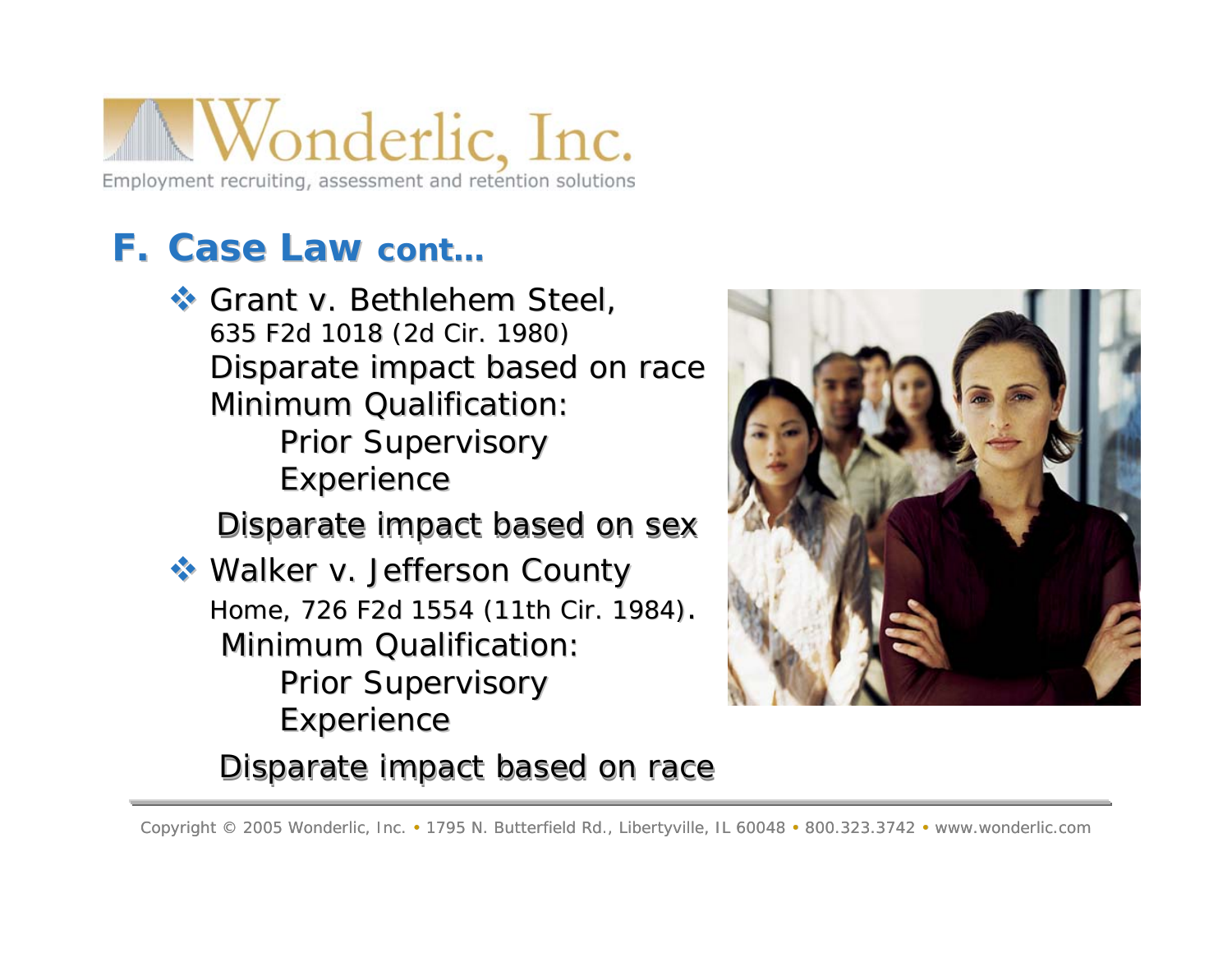

### **F. Case Law Case Law cont…**

 *Chrisner v. Complete Auto Chrisner v. Complete Auto Transit, Inc.*, 645 F2d 1251 (6th Cir. 1981). Minimum Qualifications: Prior Experience

Disparate impact based on sex

 *Bailey v. Southeastern Area Bailey v. Southeastern Area JAC*, 561 F. Supp. 895 (ND W. Va. 1983).

Minimum Qualifications: Prior Experience

Disparate impact based on sex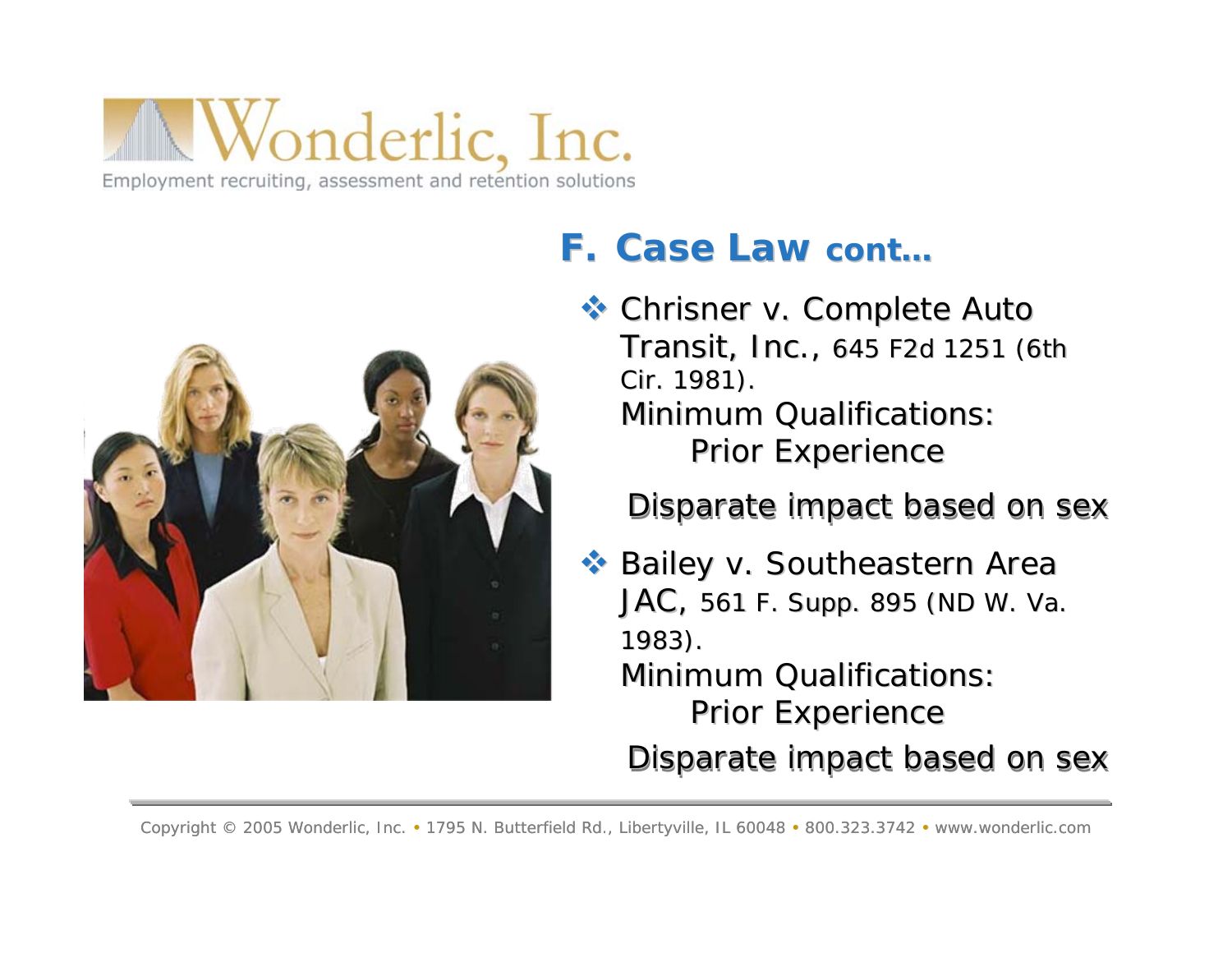

### **F. Case Law Case Law cont…**

 *Kilgo v. Bowman Transp., Inc., Kilgo v. Bowman Transp., Inc.,* 789 F2d 859 (11th Cir. 1986). Minimum Qualifications: Prior Experience

Disparate impact based on sex

 *Davis v. Richmond, Fredricksburg & Davis v. Richmond, Fredricksburg & Potomac Railroad Co., Potomac Railroad Co.,* 803 F2d 1322 (4th Cir. 1986). 803 F2d 1322 (4th Cir. 1986). Minimum Qualifications: Prior Experience Disparate impact based on sex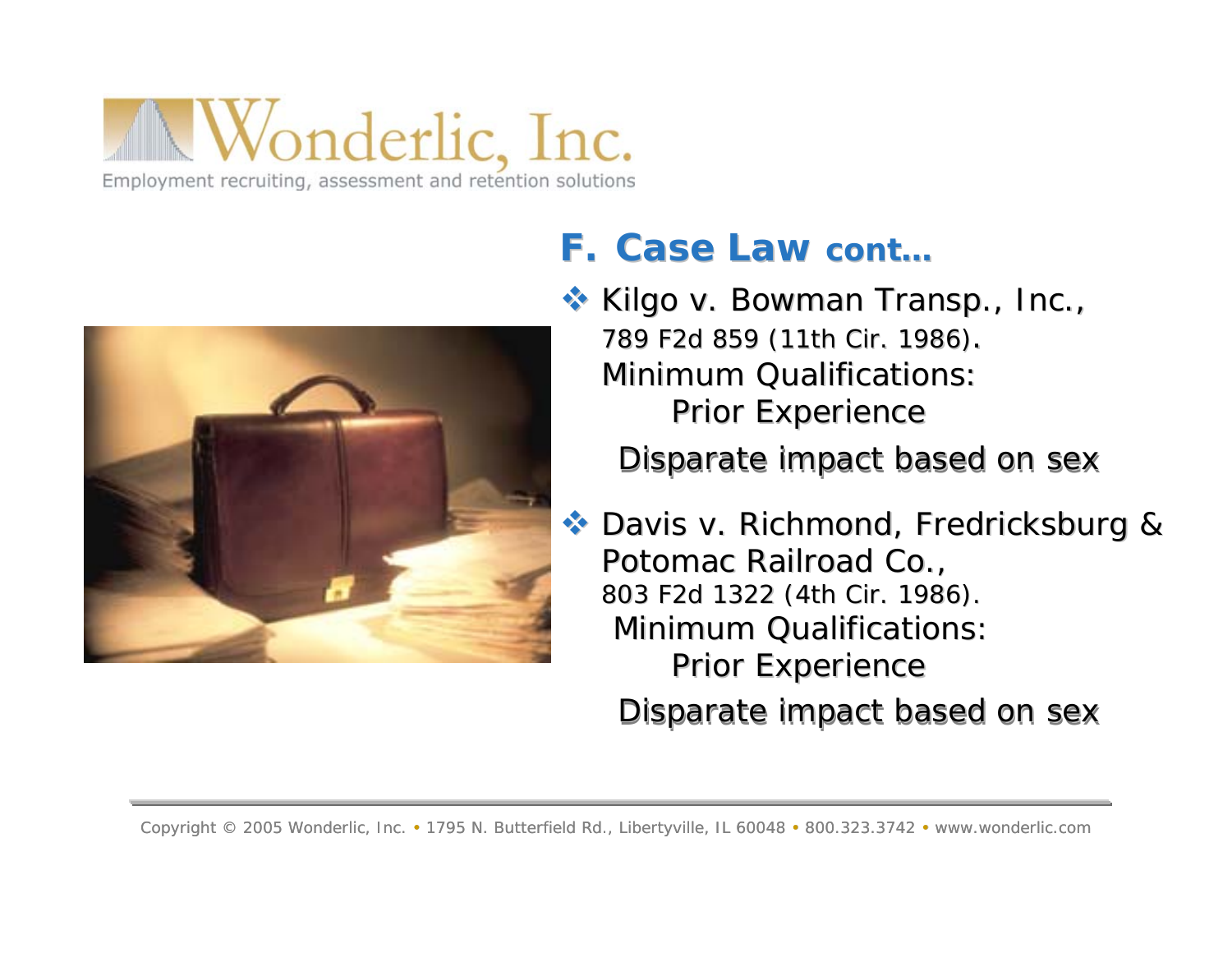

### **F. Case Law Case Law cont…**

 *Spurlock v. United Airlines, Inc., Spurlock v. United Airlines, Inc.,* 475 F2d 216 (10th Cir. 1972) 475 F2d 216 (10th Cir. 1972)

Minimum Qualifications:

Prior Experience

Disparate impact based on race

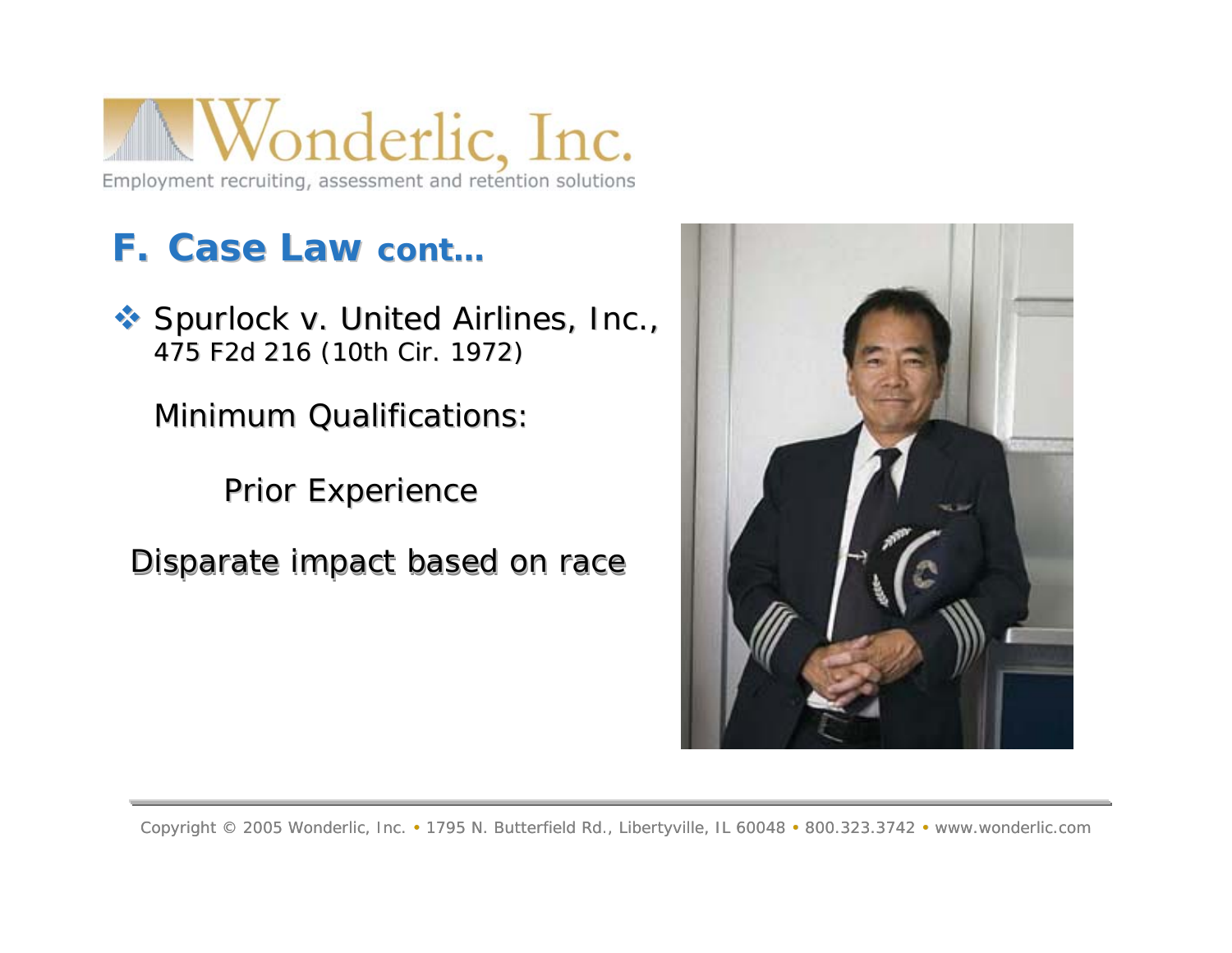

### **G. Recommendations and Conclusions G. Recommendations and Conclusions**

- Actual Benefit Actual Benefit
- Well Documented Job Well Documented Job Analysis
- $\leftrightarrow$  Job-related
- Minimize Disparate Impact Minimize Disparate Impact
- Communicate Basis for Communicate Basis for Minimum Qualifications

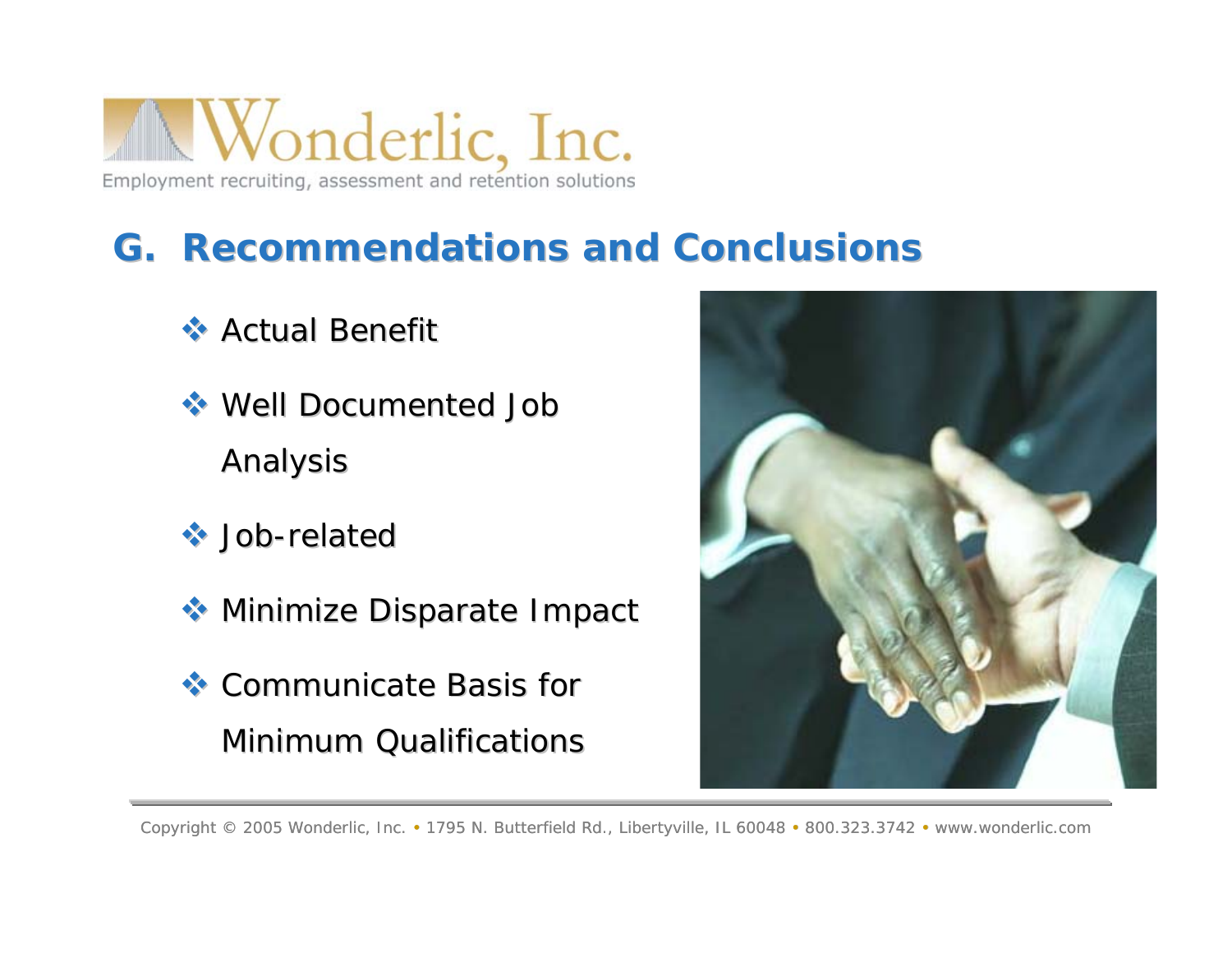

### **Questions? Questions?**



Copyright © 2005 Wonderlic, Inc. • 1795 N. Butterfield Rd., Libertyville, IL 60048 • 800.323.3742 • www.wonderlic.com **Don Don't forget to fill 't forget to fill out your evaluations out your evaluations……**